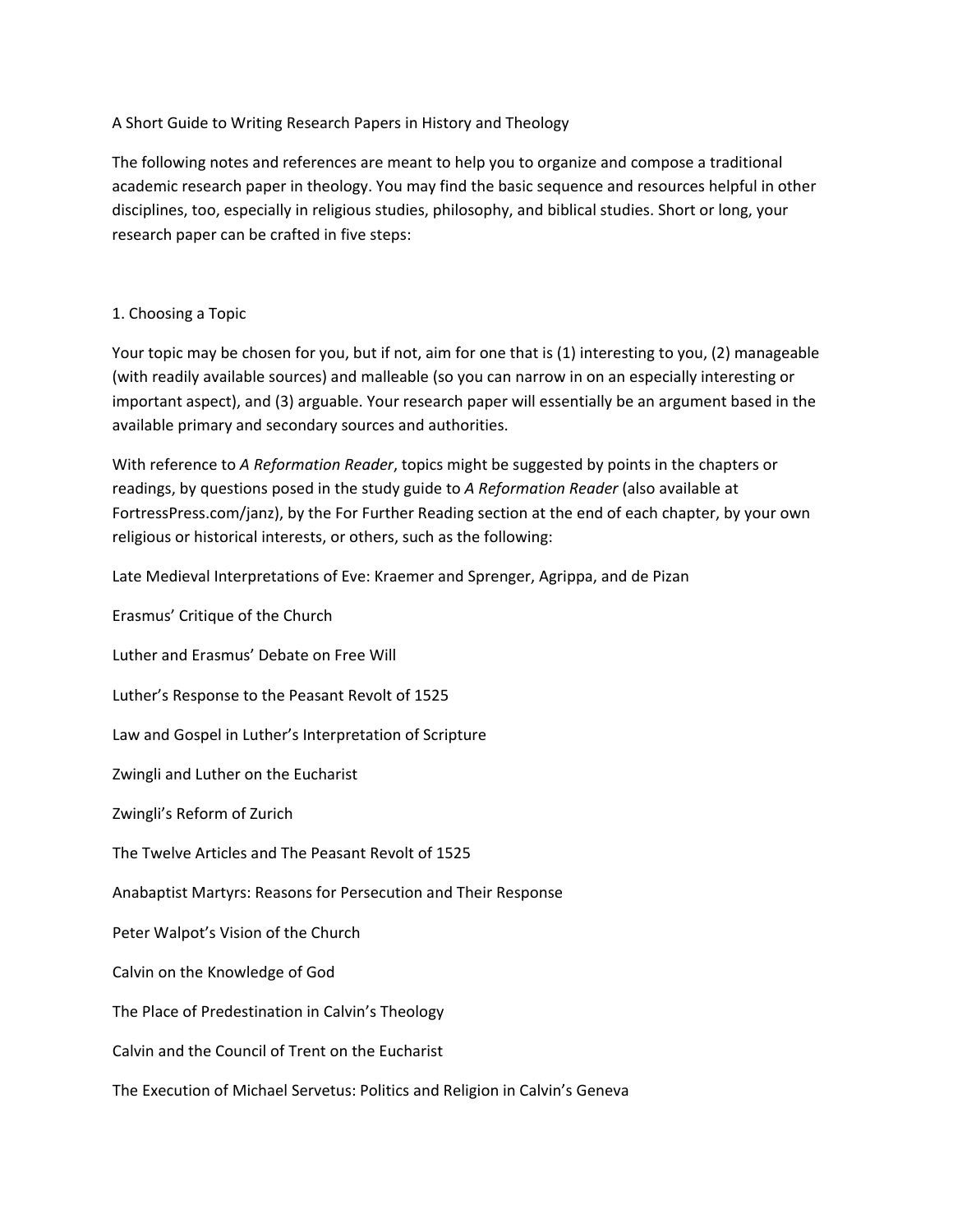Marie Dentière and Jeanne de Jussie on Women's Roles in the Church

Queen Mary: Reform as Return to Rome

The Via Media of Elizabeth I

The Council of Trent and Luther on Justification

Ignatius Loyola and Martin Luther: A Comparison of Strategies for Reform

The Relationship between Prayer and Reform in the Life of Teresa of Ávila

Resources for Choosing a Topic and Beginning a Research Paper

Print resources

Booth, Wayne, Gregory C. Colomb, and Joseph M. Williams. The Craft of Research. Chicago: University of Chicago Press, 1995.

Kennedy, J. Library Research Guide to Religion and Theology: Illustrated Search Strategy and Sources. 2d ed. Ann Arbor: Pieran, 1984.

Luey, Beth. Handbook for Academic Authors. 3rd ed. Cambridge: Cambridge University Press, 1995.

Preece, Roy. Starting Research: An Introduction to Academic Research and Dissertation Writing. New York: St. Martin's, 1994.

# 2. Researching Your Topic

Material about your topic may reside in a single text or an array of historical texts by one or many authors or in the conflicting opinions of contemporary theologians. In most cases, you can build your research by moving from general to specific treatments of your topic.

One caution: In your research, it is vital that you not allow your expanding knowledge of what others think about your topic to drown your own curiosities, sensibilities, and insights. Instead, as your initial questions expand then diminish with increased knowledge from your research, your own deeper concerns, insights, and point of view should emerge and grow.

#### A. Consult Standard Sources and Build Bibliography

Encyclopedia articles, biblical commentaries, theological dictionaries, concordances, and other standard theological reference tools contain a wealth of material–and helpful bibliographies–to orient you in your topic and its historical or theological context. Look for the best, most authoritative, and up‐to‐date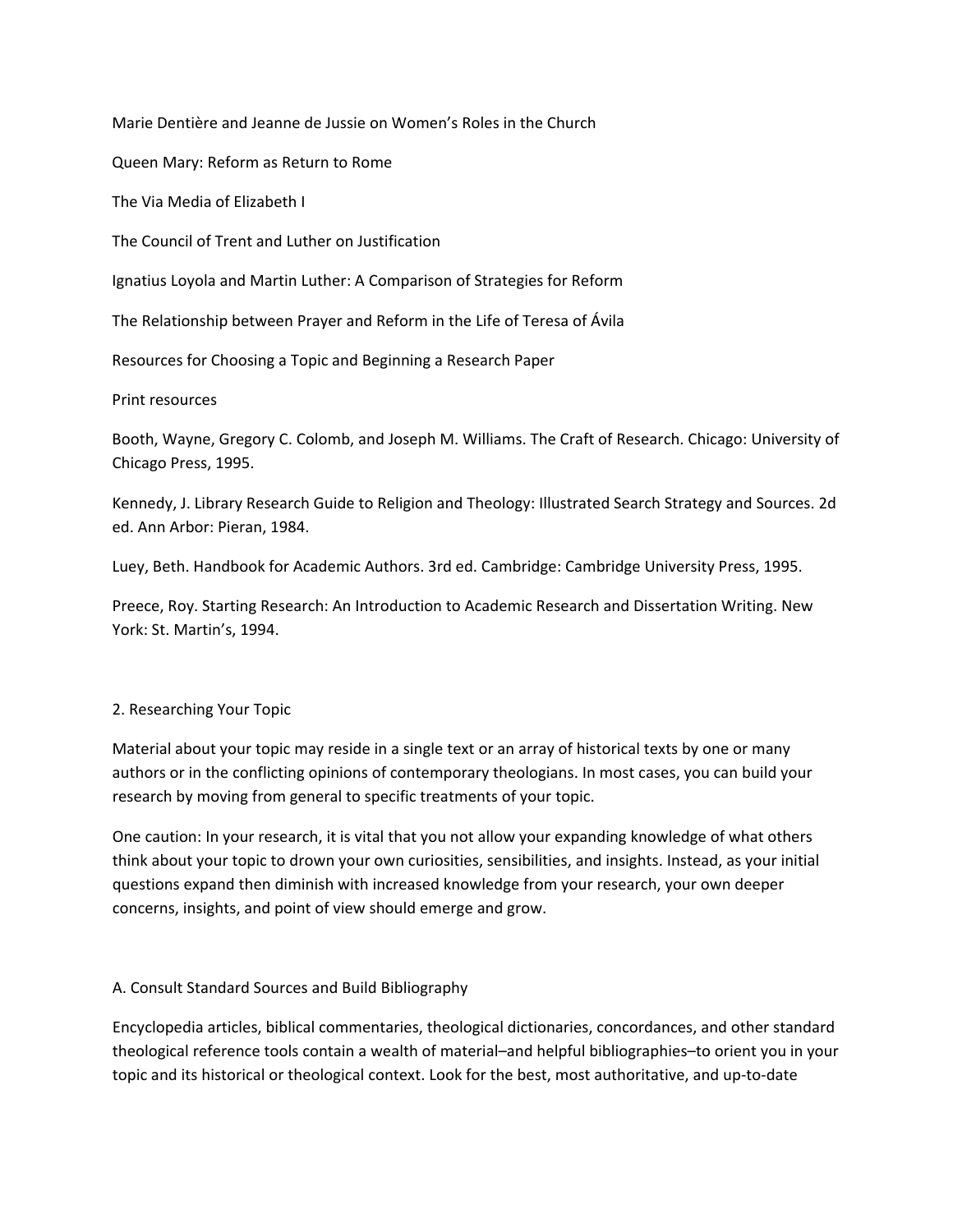treatments. Checking cross‐references will deepen your knowledge. Some of the most widely used resources, available in most college libraries, are:

Encyclopedia of Religion. Mircea Eliade, ed., et al. 16 vols. New York: Macmillan, 1993.

Oxford Dictionary of the Christian Church. F. L. Cross & E. A. Livingstone, eds. 3rd ed. New York: Oxford University Press, 1997.

New Encyclopedia of Judaism. Geoffrey Wigoder, ed., et al. New York: New York University Press, 2002.

Encyclopedia of Early Christianity. Everett Ferguson, ed. 2nd ed. New York: Garland, 1998.

Oxford Encyclopedia of the Reformation. Hans Joachim Hillebrand, ed. 4 vols. New York: Oxford University Press, 1996.

New Catholic Encyclopedia. Edited by the Catholic University of America. 18 vols. plus supplements. McGraw‐Hill, 1967‐.

Patrology. Berthold Altaner. Trans. Hilda C. Graef. New York: Herder & Herder, 1960.

Dictionary of the Middle Ages. Joseph R. Strayer, ed. 10 vols. New York: Scribner, 1982–89.

Encyclopedia of Theology: The Concise Sacramentum Mundi. Karl Rahner, ed. New York: Seabury, 1975.

Multipurpose Tools for Bible Study. Frederick W. Danker. Rev. and exp. ed. Minneapolis: Fortress, 1993.

Anchor Bible Dictionary. David Noel Freedman, ed., et al. 6 vols. New York: Doubleday, 1992.

Women's Bible Commentary. Carol A. Newsom and Sharon H. Ringe, eds. Exp. ed. Louisville: Westminster John Knox, 1998.

Harper Collins Bible Commentary. James L. Mays, gen. ed., et al. Rev. ed. San Francisco: Harper San Francisco, 2000.

Harper Collins Bible Dictionary. Paul J. Achtemeier, gen. ed., et al. Rev. ed. San Francisco: Harper San Francisco, 1996.

Theological Dictionary of the New Testament. Gerhard Kittel and Gerhard Friedrich. Trans. Geoffrey W. Bromiley. Grand Rapids, Mich.: Eerdmans, 1985.

Theological Dictionary of the Old Testament. G. Johannes Botterweck and Helmer Ringgren. Trans. John T. Willis. Rev. ed. 10 vols. Grand Rapids, Mich.: Eerdmans, 1977.

Interpreter's Dictionary of the Bible. G. A. Buttrick et al. Nashville: Abingdon, 1976.

An excellent additional listing of "Aids for the Study of Theology," including source collections, histories, major theologies from all periods, dictionaries and encyclopedias, and collections of creeds and confessions, appears in Christian Theology, after the Introduction.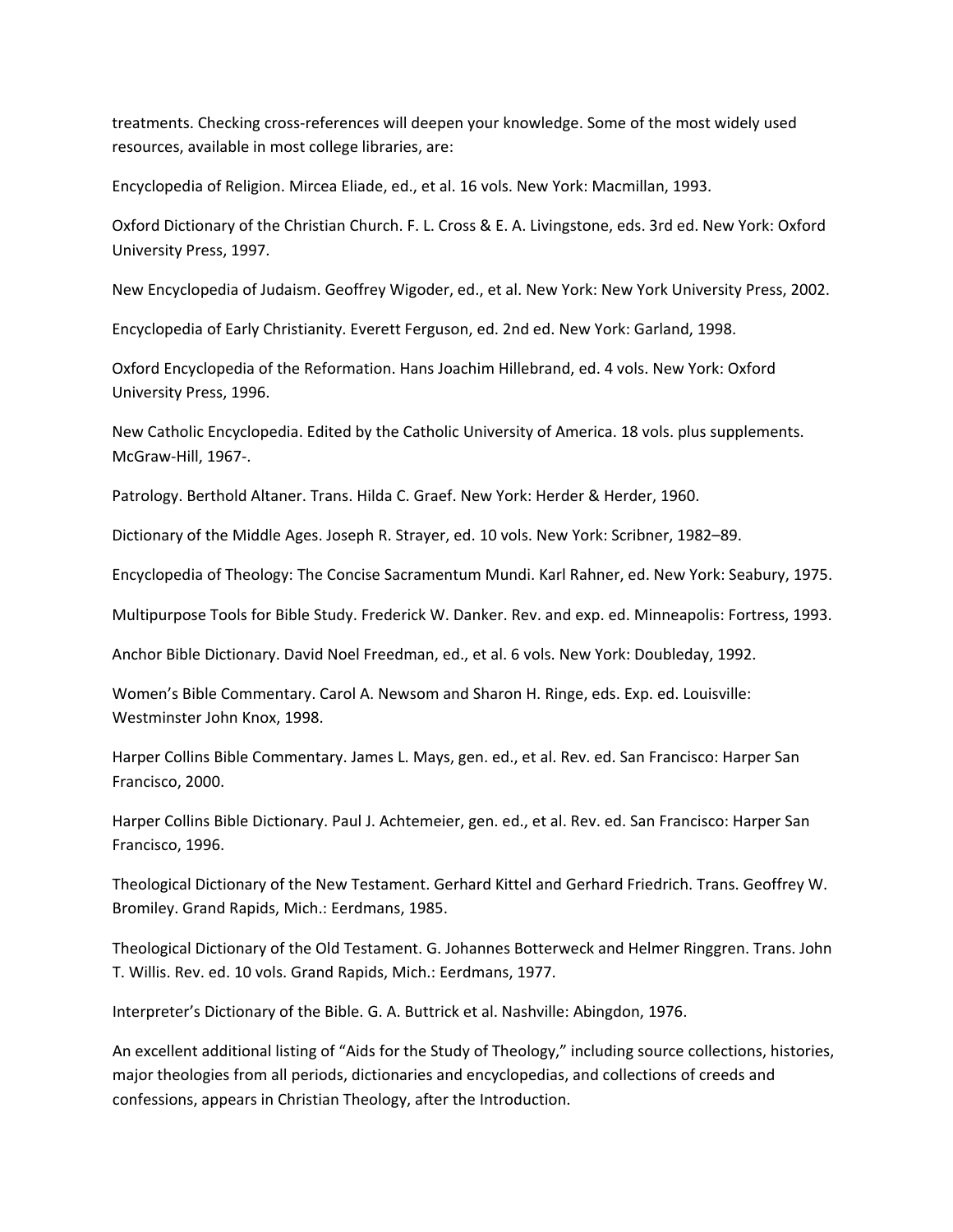Online: Although not all web sources meet scholarly standards, some very good theological reference tools do appear online. Some of them are collected or linked here:

• "Glossary of Theological Terms" for student use from Blackwell Publishers: www.blackwellpublishers.co.uk/religion/glossary.asp.

• "Dictionary of Theology," from Christian Apologetics and Research Ministry: www.carm.org/dictionary.htm.

• "Dictionary of Modern Western Theology," from Wesley Wildman's site at Boston University: www.bu.edu/people/wwildman/WeirdWildWeb/courses/mwt/dictionary/mwt\_themes.htm.

• Mark Goodacre's "New Testament Gateway," a wealth of links to the best NT‐related sites: www.ntgateway.com.

• "Scholarly Collections" on the Web have been linked by Douglas E. Oakman at www.plu.edu/~oakmande.

• "Theologians," short biographical and intellectual profiles: http://www.island‐of‐freedom.com.

• "Theologians," with links to biographies, bibliographies, and online writings: www.theology.ie/theologs.htm.

• "Theology and Religion Resources," a compendium of links to journals, bibliographies, and institutions, collected and reviewed by Alistair McGrath, Oxford University.: www.blackwellpublishers.co.uk/religion.

Other online sources pertinent specifically to Reformation research are:

Collections of Primary Reformation Texts

• "Internet Archive of Texts and documents: The Protestant Reformation," from the Hanover College History Department: http://history.hanover.edu/early/prot.htm.

• "Reformation," from Hans Rollmann's "Religion, Society, and Culture" Website (including picture gallery): http://www.mun.ca/rels/reform/index.html.

• "Reformation Europe" on the "Internet Modern History Sourcebook" site maintained by Fordham University: http://www.fordham.edu/halsall/mod/modsbook02.html.

• "Electronic Sources for Research," including hundreds of links to texts, author sites, and related cultural topics, from the Centre for Reformation and Renaissance Studies, University of Toronto: http://www.library.utoronto.ca/crrs/Databases/WWW/Bookmarks.html.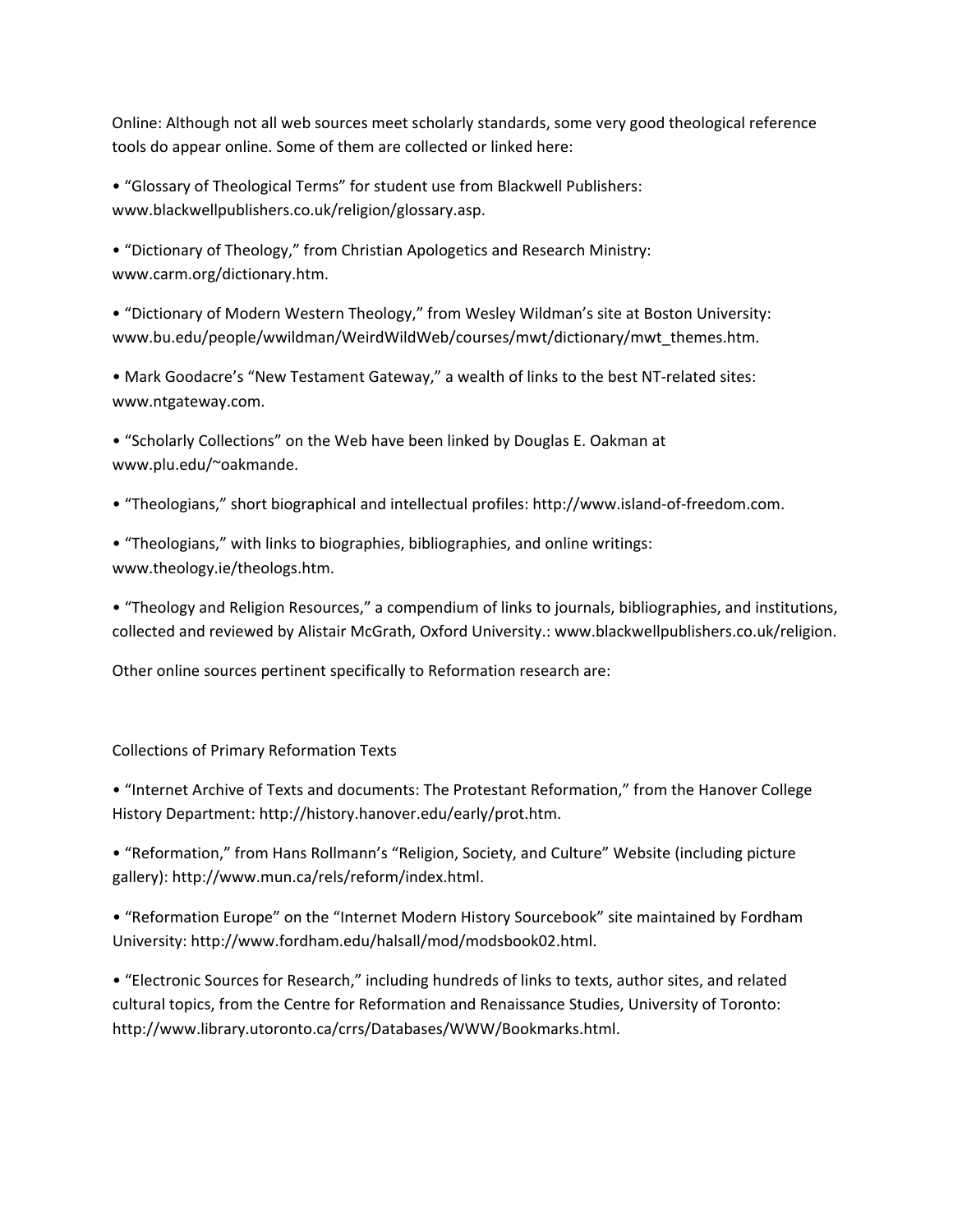Links to Reformation Websites and Background Information

• "The Reformation Guide," with links to chief figures and topics, maintained by Laurence Bates: http://www.educ.msu.edu/homepages/laurence/reformation/index.htm.

• "The Protestant Reformation," a narrative history, part of "The Spiritual Pilgrim," by Miles Hodges: http://www.newgenevacenter.org/west/reformation.htm.

• "Renaissance," a vast array of links that place the Reformations in the larger cultural and artistic context of Renaissance Europe, part of Nancy B. Mautz's "Creative Impulse" page: http://history.evansville.net/renaissa.html.

It's wise to start listing the sources you've consulted right away in standard bibliographical format (see section 5, below, for examples of usual formats). Assigning a number to each one facilitates easy reference later in your work.

# B. Check Periodical Literature

Even if you are writing on a single text (e.g., Rom. 5:1–5 or Luther's On the Freedom of a Christian), you'll be able to place your interpretation in contemporary context only by referring to what other scholars in this generation are saying. Their work is largely published in academic journals and periodicals. In consulting the chief articles dealing with your topic, you'll learn where agreements, disagreements, and open questions stand, how older treatments have fared, and the latest relevant tools and insights. Since you cannot consult them all, work back from the latest, looking for the best and most directly relevant articles from the last five, ten, or twenty years, as ambition and time allow.

The place to start is the ATLA Religion Database, which indexes articles, essays, book reviews, dissertations, theses, and even essays in collections. You can search by keywords, subjects, persons, or scripture references. Other standard indexes to periodical literature, most in print but some now available on CD‐ROM or on the Internet, include:

Religion Index One/Two Religious and Theological Abstracts Readers' Guide to Periodical Literature (Net, CD) New Testament Abstracts, 1956‐ Old Testament Abstracts, 1978‐ Dissertation Abstracts International (Net, CD) Catholic Periodical and Literature Index, 1930‐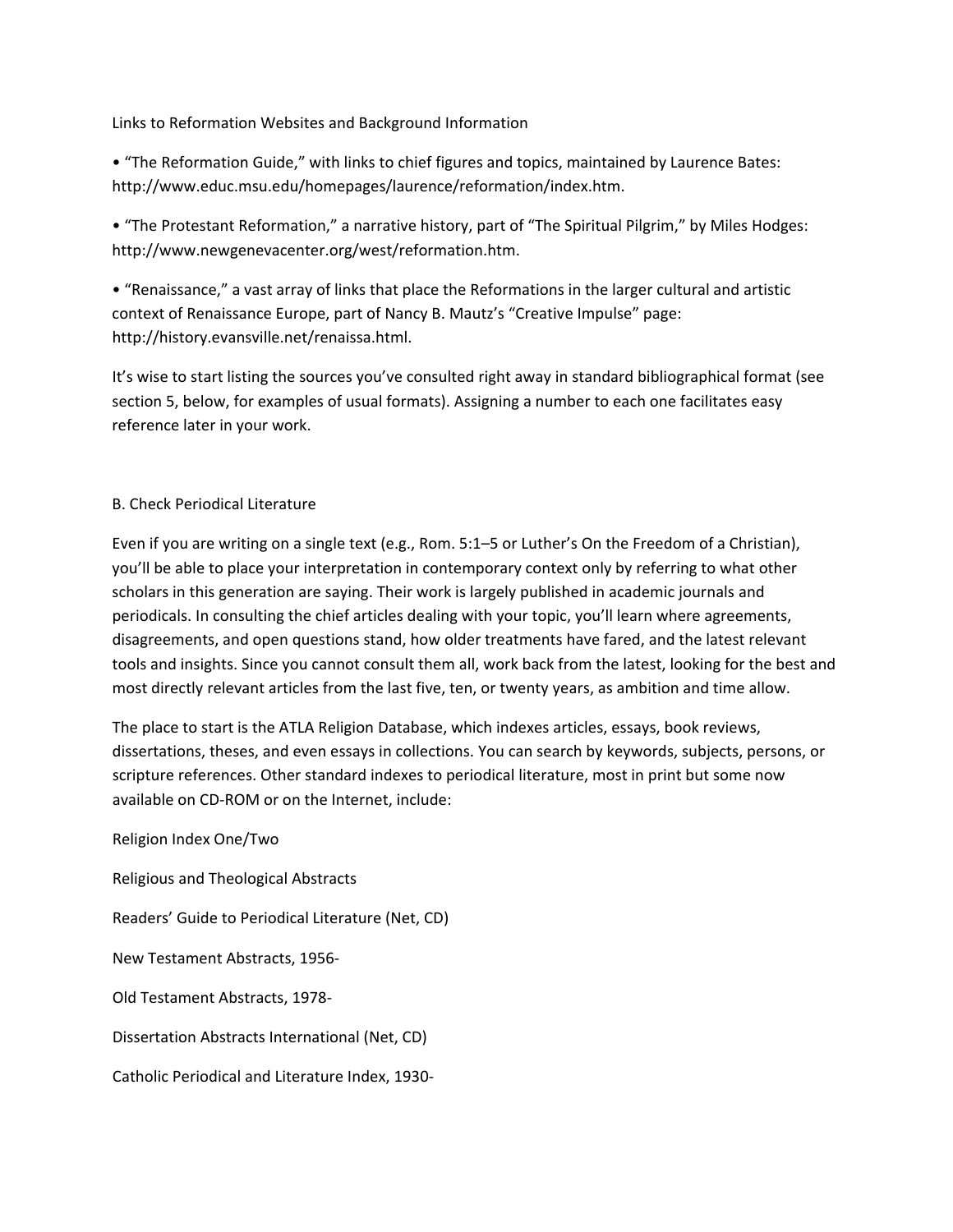# Humanities Index (Net, CD)

Online resources are less systematically available and up‐to‐date. But you can find links and some full articles and bibliographies online. Guides to the many religious studies and theological Websites are housed at:

"Religion on the World Wide Web": www.virginia.edu/~relig/links.html.

"Wabash Center Guide to Internet Resources for Teaching and Learning in Theology and Religion": http://www.wabashcenter.wabash.edu/Internet/front.htm.

# C. Research the Most Important Books and Primary Sources

By now you can also identify the most important books for your topic, both primary and secondary. Primary sources are actual historical documents or artifacts that provide data for interpretation: the Bible, conciliar decrees, interviews, memoirs, baptismal registries, for example. Secondary sources are all the articles or books that analyze or interpret primary sources. Your research topic might be in a single primary source–for example, the idea of memory in Augustine's Confessions–with countless secondary commentaries, analyses, or interpretations. Conversely, your primary resources may be vast– the polled opinions of thousands of people, a collection of slave narratives, or all the instances of a philosophical term in Medieval treatises–with hardly another researcher in sight who has cultivated expertise in or even expressed mild interest in your topic.

Apart from books you've identified through the other sources you've consulted, you can find the chief works on any topic readily listed in:

- Your college or university library's catalog
- The Library of Congress Subject Index at http://catalog.loc.gov.

• Other online library catalog sites. Many theological libraries and archives are linked at the "Religious Studies Web Guide": www.ucalgary.ca/~lipton/catalogues.html. Some of the best are:

- Blais: Online Catalog of the Libraries of the Claremont Colleges: http://blais.claremont.edu/search.
- Yale University Divinity School Library: http://www.library.yale.edu/div/divhome.htm.

The eventual quality of your research paper rests entirely on the quality or critical character of your sources. The best research uses academically sound treatments by recognized authorities arguing rigorously from primary sources.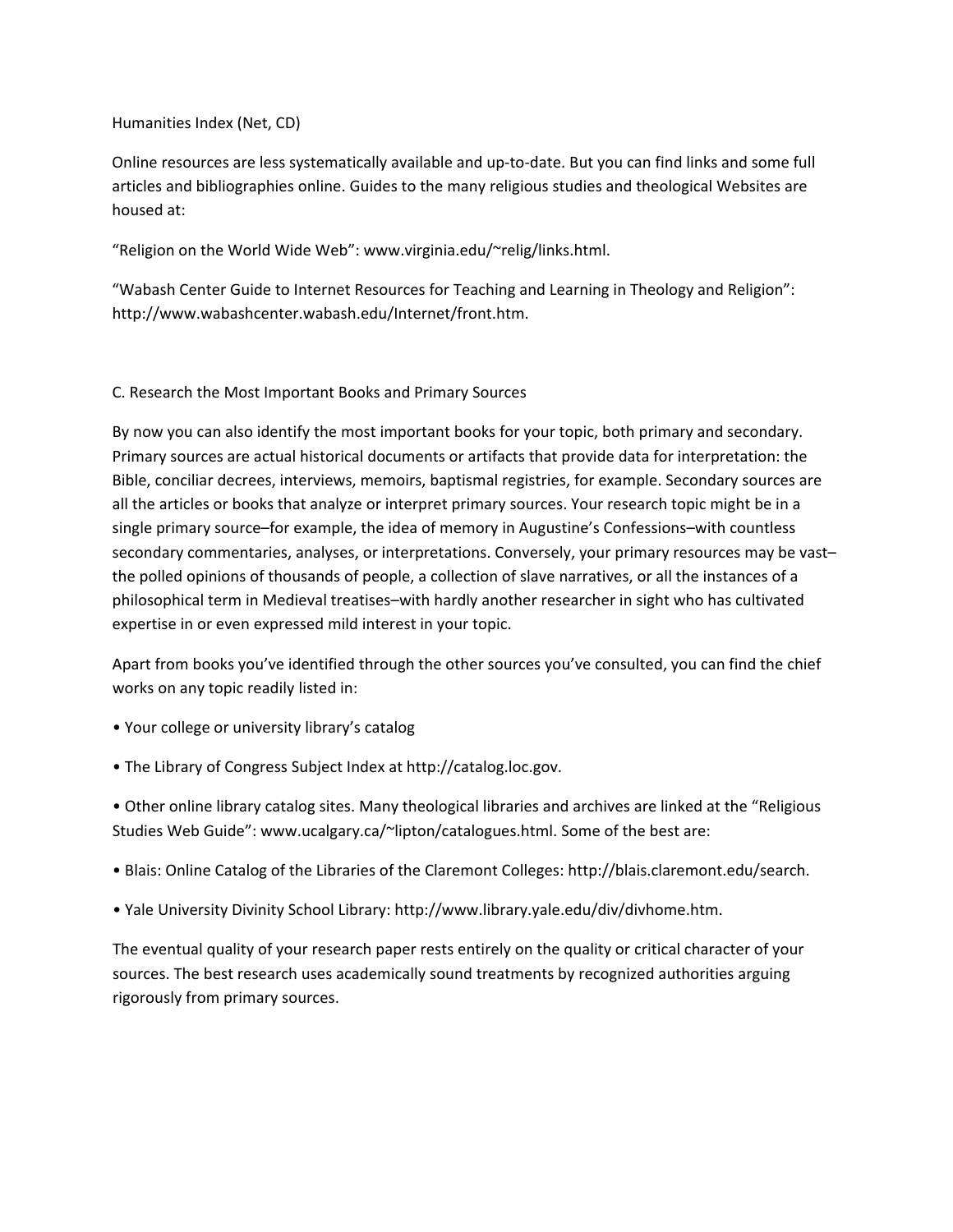### D. Taking Notes

With these sources on hand–whether primary or secondary, whether in books or articles or Websites or polling data–you can review each source, noting down its most important or relevant facts, observations, or opinions. Each point or cluster of points is put on a separate note card, keyed to a main bibliographical card for that source. As a memory aid for you, the main bibliographic card or entry for each source can also include a thumbnail sketch of its argument or import or point of view. Take notes only on the relevant portions of secondary sources, or you'll quickly be stoned to death with minutiae.

While students still use index cards to record their notes, a carefully constructed set of computer notes or files, retrievable by topic or source name or number, can be just as helpful. Either way–cards or computer–you'll need for each notable point to identify:

the subtopic

the source

the main idea or quote

This practice will allow you to redistribute each card or point to wherever it is needed in your eventual outline.

#### E. Note or Quote?

While most of the notes you take will simply summarize points made in primary or secondary sources, direct quotes are used for (1) word-for-word transcriptions, (2) key words or phrases coined by the author, or (3) especially clear or helpful or summary formulations of an author's point of view. Remember, representing another's insight or formulation without attribution is plagiarism. You should also be sure to keep separate notes about your own ideas or insights into the topic as they evolve.

# F. When Can I Stop?

As you research your topic in books, articles, or reference works, you will find it coalescing into a unified body of knowledge or at least into a set of interrelated questions. In most cases, your topic will become more and more focused, partly because that is where the open question or key insight or most illuminating instance resides, and partly for sheer manageability. The vast range of scholarly methods and opinions and sharply differing points of view about most theological topics (especially in the contemporary period) may force you to settle for laying out a more circumscribed topic carefully. While the sources may never dry up, your increased knowledge gradually gives you confidence that you have the most informed, authoritative, and critical sources covered in your notes.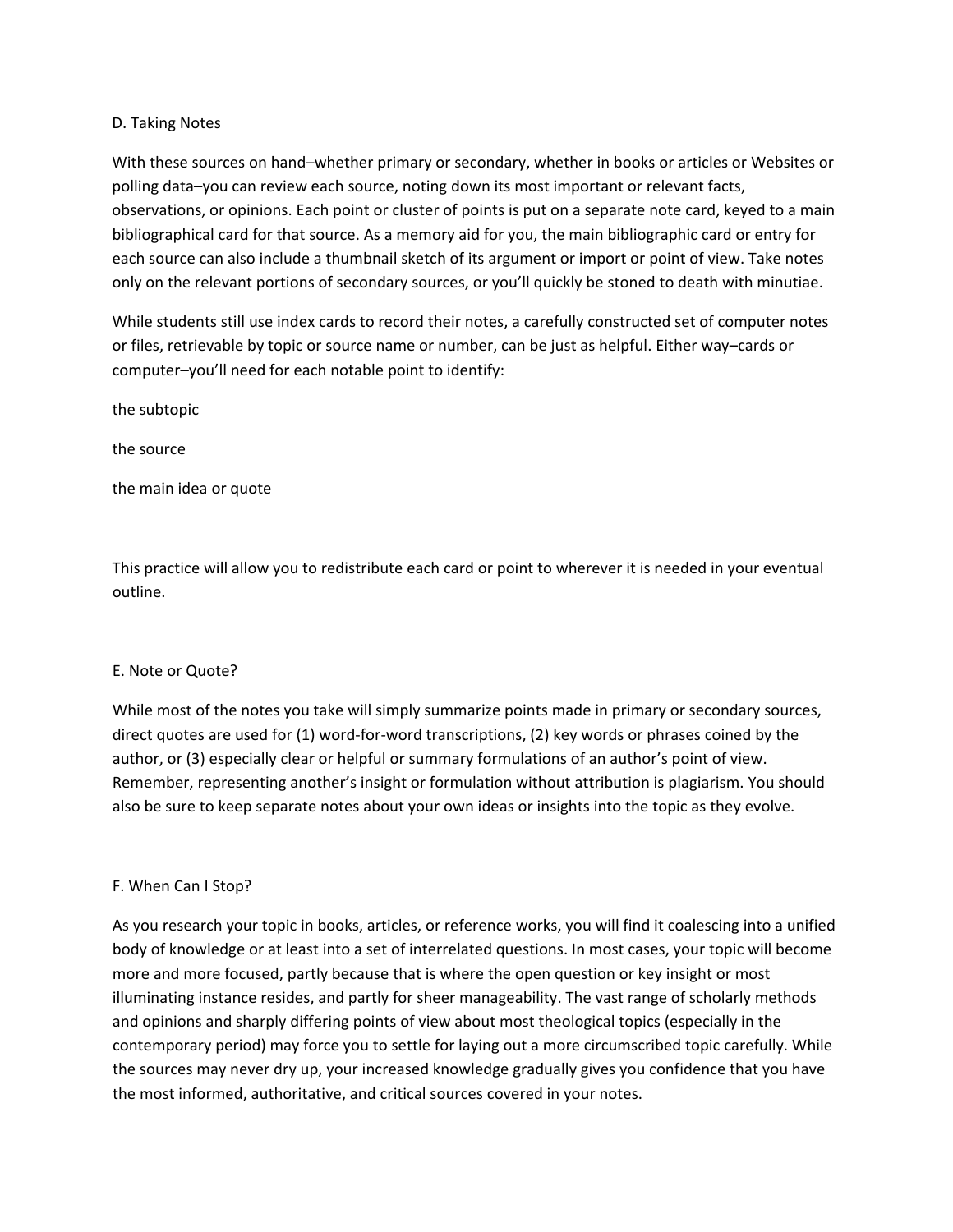# 3. Outlining Your Argument

On the basis of your research findings, in this crucial step you refine or reformulate your general topic and question into a specific question answered by a defensible thesis or hypothesis. You then arrange or rework your supporting materials into a clear outline that will coherently and convincingly present your thesis to your reader.

First, review your research notes carefully. Some of what you initially read now seems obvious or irrelevant, or perhaps the whole topic is simply too massive. But, as your reading and note‐taking progressed, you might also have found a piece of your topic, from which a key question or problem has emerged and around which your research has gelled. Ask yourself:

• What is the subtopic or subquestion that is most interesting, enlightening, and manageable?

• What have been the most clarifying and illuminating insights I have found into the topic?

• In what ways have my findings contradicted my initial expectations? Can this serve as a clue to a new and different approach to my question?

• Can I frame my question in a clear way, and, in light of my research, do I have something new to say and defend–my thesis or hypothesis–that will answer my question and clarify my materials?

In this way you will advance from topic and initial question to specific question and thesis.

For example, as you research primary and secondary sources on Augustine's notion of time, you might come to regard his discussion of time in The Confessions as decisive. You might advance a thesis that his discussion of time in Book X allowed him to see his own story (Books I‐IX) as part of a larger, divine/human story he found in Genesis (Books XI‐XIII). So you have:

- Topic: Augustine on time
- Specific topic: Time in The Confessions

• Specific question: Why did Augustine devote a part of his autobiography to a discussion of time?

• Thesis: Augustine's Platonism bequeathed him the problem of time, which in Book X of The Confessions he worked out by relating his own temporal story to the eternal purposes he found narrated in Genesis.

You can then outline a presentation of your thesis that marshals your research materials into an orderly and convincing argument. Functionally your outline might look like this:

1. Introduction. Raise the key question and announce your thesis.

2. Background. Present the necessary literary or historical or theological context of the question. Note the "state of the question" or the main agreements and disagreements about it.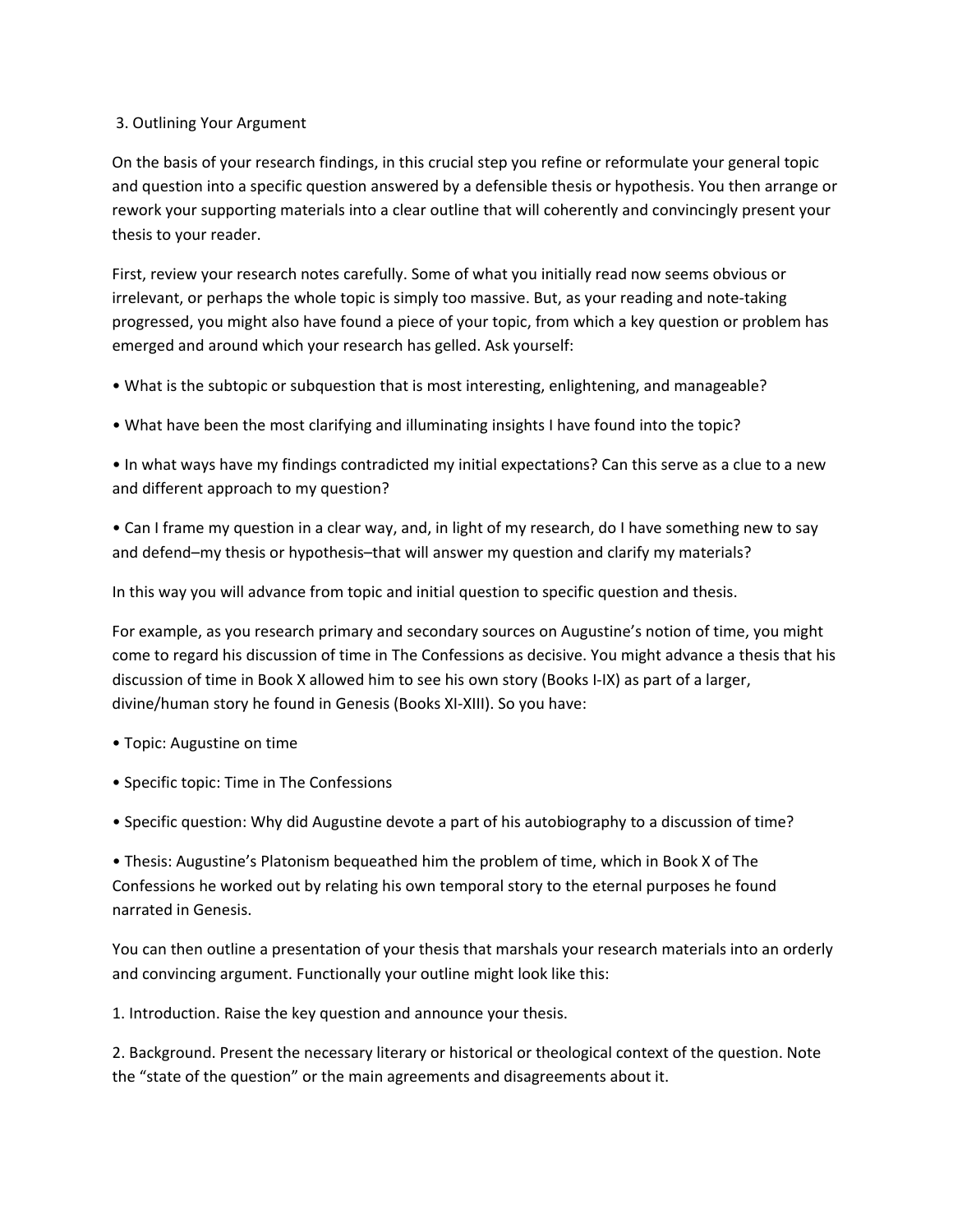3. Development. Present your own insight in a clear and logical way. Marshal evidence to support your thesis and develop it further by:

- offering examples from your primary sources
- citing or discussing authorities to bolster your argument
- contrasting your thesis with other treatments, either historical or contemporary

• confirming it by showing how it makes good sense of the data or answers related questions or solves previous puzzles.

4. Conclusion. Restate the thesis in a way that recapitulates your argument and its consequences for the field or the contemporary religious horizon.

The more detailed your outline, the easier will be your writing. Go through your cards, reorganizing them according to your outline. Fill in the outline with the specifics from your research, right down to the topic sentences of your paragraphs. Don't be shy about setting aside any materials that now seem off‐point, extraneous, or superfluous to the development of your argument.

# 4. Writing Your Paper

You are now ready to draft your paper, essentially by putting your outline into sentence form while incorporating specifics from your research notes.

Your main task, initially, is just to get it down on paper in as straightforward a way as possible. Assume your reader is intelligent but knows little or nothing about your particular topic. You can follow your outline closely, but you may find that logical presentation of your argument requires adjusting the outline somewhat. As you write, weave in quotes judiciously from primary or secondary literature to clarify or punch your points. Add brief, strong headings at major junctures. Add footnotes to acknowledge ideas, attribute quotations, reinforce your key points through authorities, or refer the reader to further discussion or resources. Your draft footnotes might refer to your sources as abbreviated in source cards, with page numbers; you can add full publishing data once your text is firm.

# 5. Reworking Your Draft

Your rough draft puts you within sight of your goal, but your project's real strength emerges from reworking your initial text in a series of revisions and refinements. In this final phase, make frequent use of one of the many excellent style manuals available for help with grammar, punctuation, footnote form, abbreviations, etc.:

Gibaldi, Joseph. MLA Handbook for Writers of Research Papers. 4th ed. New York: Modern Language Association, 1995.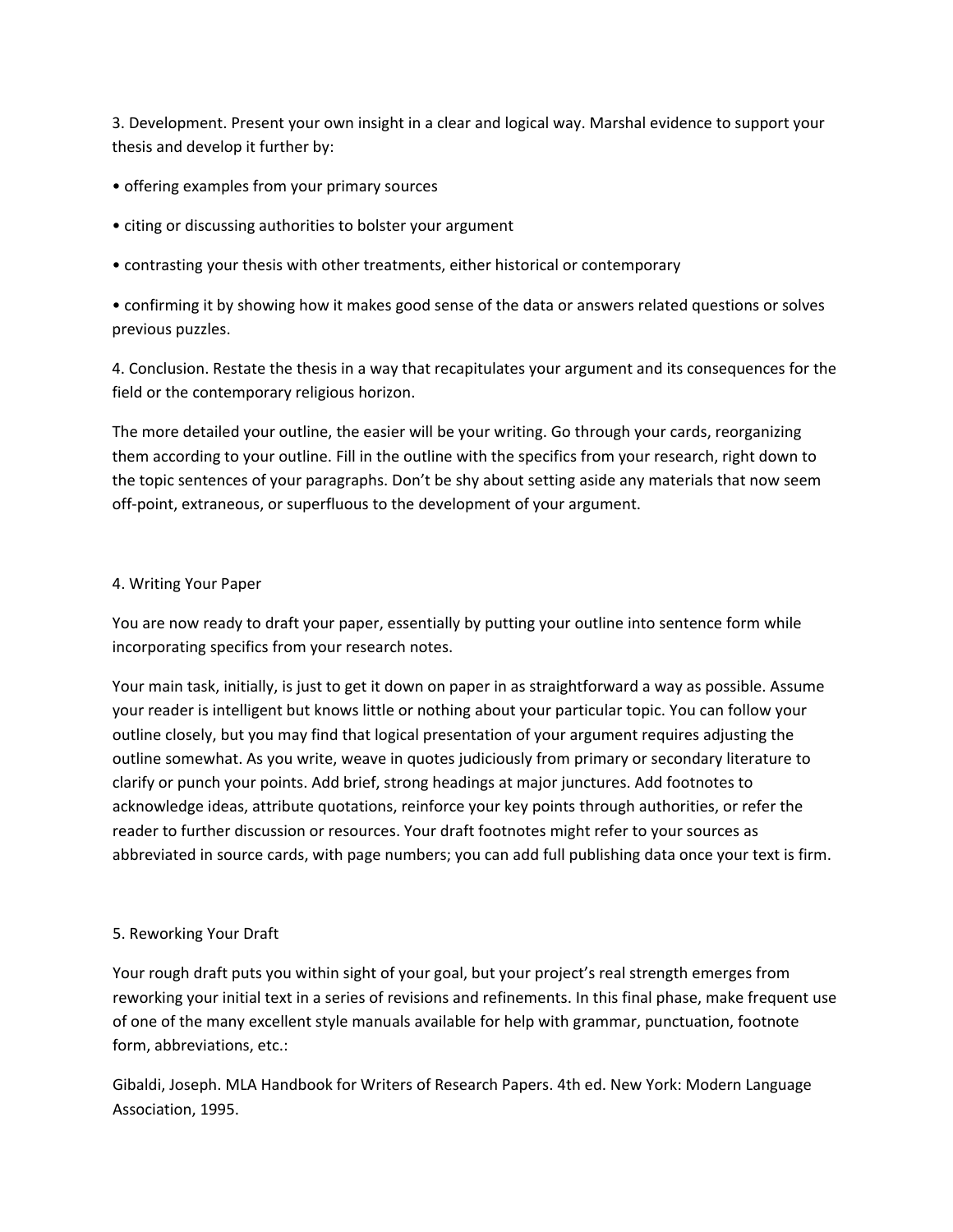The Chicago Manual of Style. 14th ed. Chicago: University of Chicago Press, 1993.

Turabian, Kate L. A Manual for Writers of Term Papers, Theses, and Dissertations. 6th ed. Rev. by John Grossman and Alice Bennett. Chicago: University of Chicago Press, 1996.

Williams, Joseph M. Style: Toward Clarity and Grace. Chicago: University of Chicago Press, 1993.

Alexander, Patrick H., et al., eds. The SBL Handbook of Style: For Ancient Near Eastern, Biblical, and Early Christian Studies. Peabody, Mass.: Hendrickson Publishers, 1999.

Online, see "General Problems Encountered in Undergraduate Papers": www.plu.edu/~oakmande

Closely examine your work several times, paying attention to:

1. Structure and Argument. Do I state my question and thesis accurately? Does my paper do what my Introduction promised? (If not, adjust one or the other.) Do I argue my thesis well? Do the headings clearly guide the reader through my outline and argument? Does this sequence of topics orchestrate the insights my reader needs to understand my thesis?

2. Style. Style here refers to writing patterns that enliven prose and engage the reader. Three simple ways to strengthen your academic prose are:

• Topic sentences. Be sure each paragraph clearly states its main assertion.

• Active verbs. As much as possible, avoid using the linking verb, to be. Rephrase using active verbs.

• Sentence flow. Above all, look for awkward sentences in your draft. Disentangle and rework them into smooth, clear sequences. To avoid boring the reader, vary the length and form of your sentences. Check to see if your paragraphs unfold with some short sentences, questions, and simple declarative ones.

Likewise, tackle some barbarisms that frequently invade academic prose:

• Repetition. Unless you need the word count, this can go.

• Unnecessary words. Need we say more? Such filler as The fact that and in order to and There is/are numb your reader. Similarly, such qualifiers as somewhat, fairly, rather, very take the wind from the adjective that follows.

• Jargon. Avoid technical terms when possible. Explain all technical terms that you do use. Avoid or translate foreign‐language terms.

• Overly complex sentences. Short sentences are best. Avoid compound‐complex sentences and run‐on sentences. Avoid etc.

3. Spelling, Grammar, Punctuation. Along with typographical errors, look for stealth errors, the common but overlooked grammatical gaffes: subject‐verb disagreement, dangling participles, mixed verb tenses,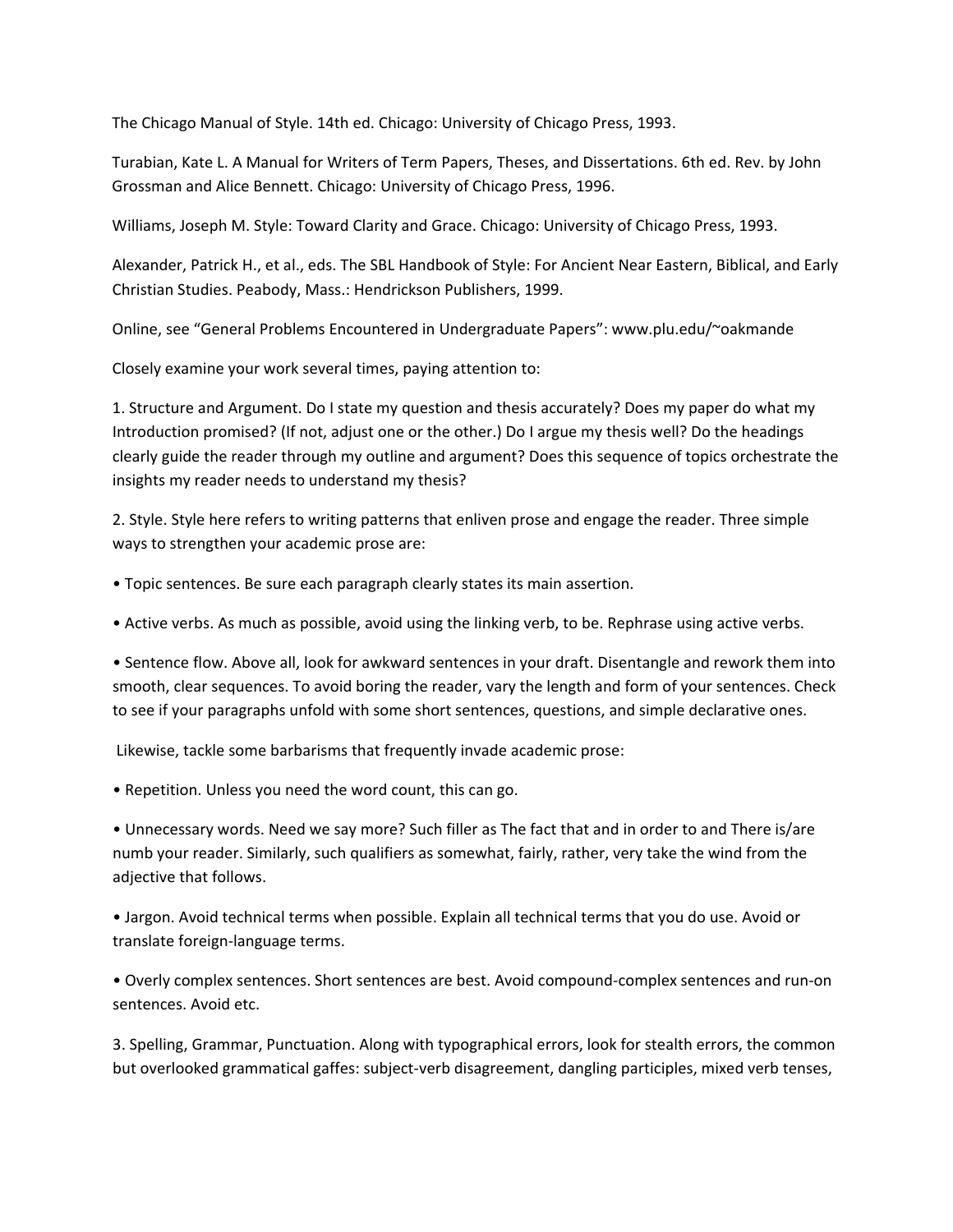over- and under-use of commas, semicolon use, and inconsistency in capitalization, hyphenation, italicization, or treatment of numbers.

Miriam‐Webster Online contains both the Collegiate Dictionary and Thesaurus: http://www.m‐w.com/.

4. Footnotes. Your footnotes will give credit to your sources for every quote and for other people's ideas you have used. Here are samples of typical citation formats in Modern Language Association style:

Basic order:

Author's full name, *Book Title*, ed., trans., series, edition, vol. number (Place: Publisher, year), pages.

Book:

Elisabeth Schüssler Fiorenza, *In Memory of Her: A Feminist Theological Reconstruction of Christian Origins* (New York: Crossroad, 1984), 29.

Book in a series:

Mark William Worthing, *God, Creation, and Contemporary Physics*, Theology and the Sciences (Minneapolis: Fortress, 1996), ch. 3.

Edited book:

Kristen E. Kwam, Linda S. Schearing, and Valarie H. Ziegler, eds., *Eve and Adam: Jewish, Christian, and Muslim Readings on Genesis and Gender* (Bloomington: Indiana University Press, 1999), 129–55.

Essay or chapter in an edited book:

Anthony J. Saldarini, "Judaism and the New Testament," *The New Testament and Its Modern Interpreters*, Eldon J. Epp and George W. MacRae, eds. (Philadelphia: Fortress, 1989), 27–54.

Multi‐volume work:

Karl Rahner, "On the Theology of Hope," *Theological Investigations*, vol. 10 (New York: Herder and Herder, 1973), 250.

Journal article:

David Shepherd, "Violence in the Fields? Translating, Reading, and Revising in Ruth 2." *Catholic Biblical Quarterly* 63 (2001): 444–63.

Encyclopedia article:

Hans‐Josef Klauck, "Lord's Supper," *The Anchor Bible Dictionary*, ed. David Noel Freedman, vol. 2 (New York: Doubleday, 1992), 275.

Unsigned encyclopedia article: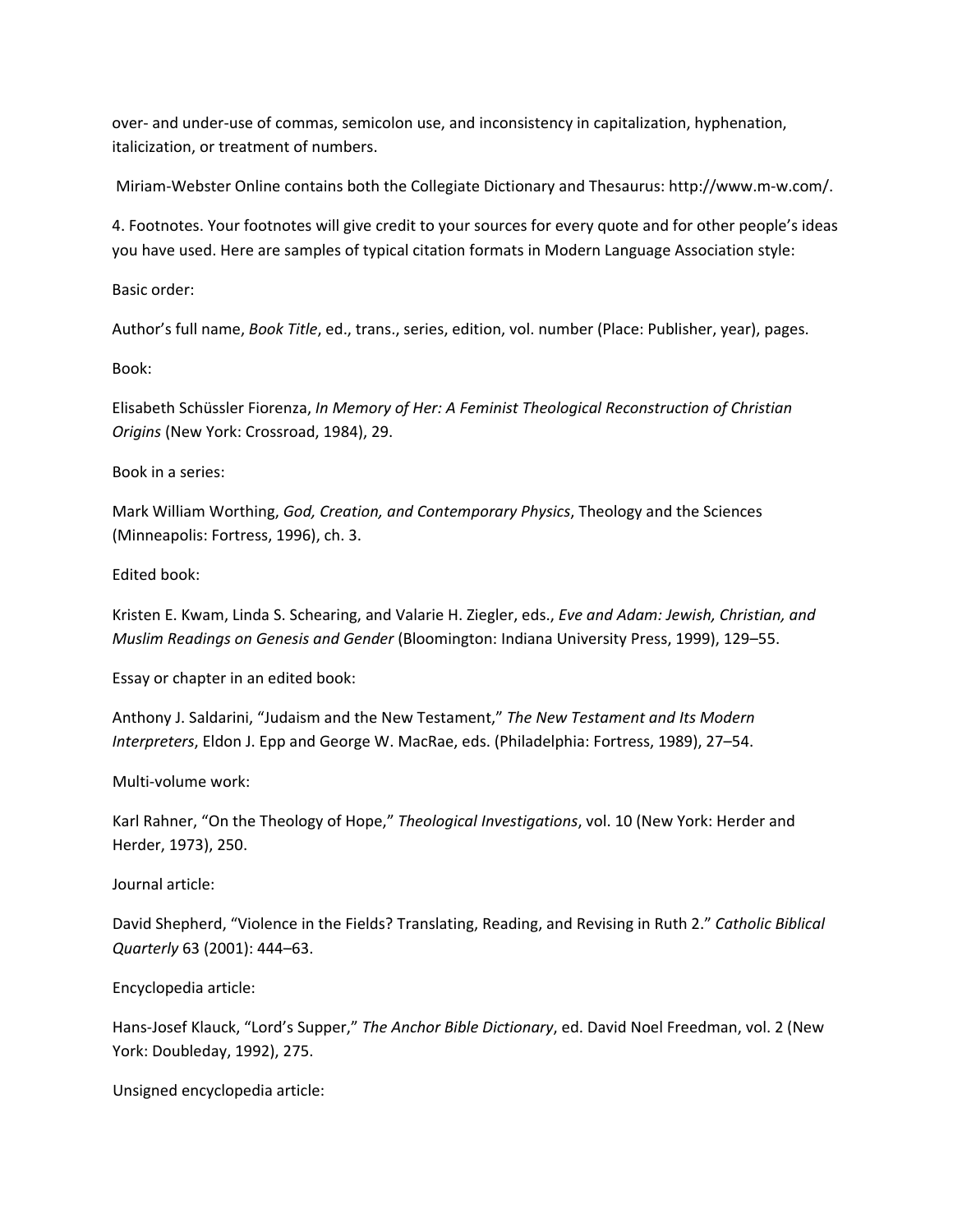"Tyre," Encarta 98 Encyclopedia, CD ROM (Microsoft Systems, 1998).

# Website source:

National Conference of Catholic Bishops, "On Same‐Sex Marriages," Origins 26: 132–33 (http://www.csn.net/advent/misc/nccbssm.htm).

For a full listing of citation styles for internet sources, see "Citation Style': www.bedfordstmartins.com/online/citex.html.

CD‐ROM source:

Helmar Junghans, *Martin Luther: Exploring His Life and Times–1483–1546*, CD‐ROM (Minneapolis: Fortress, 1998).

Bible:

Cite in your text (not in your footnotes) by book, chapter, and verse: Gen 1:1–2; Exod 7:13; Rom 5:1–8. In your Bibliography list the version of Bible you have used.

Repeated citations:

If a footnote cites the immediately preceding source, use ibidem, meaning "there," abbreviated:

61. Ibid., 39.

Sources cited earlier can be referred to by author or editor's names, a shorter title, and page number:

62. Koester, Introduction, 42.

5. Bibliography. Your Bibliography can be any of several types:

• Works Cited: just the works–books, articles, etc.–that appear in your footnotes

• Works Consulted: all the works you checked in your research, whether they were cited or not in the final draft

• Select Bibliography: primary and secondary works that, in your judgment, are the most important source materials on this topic, whether cited or not in your footnotes.

Some teachers might ask for your bibliographic entries to be annotated, i.e., to include a comment from you on the content, import, approach, and helpfulness of each work.

Bibliographic style differs somewhat from footnote style. Here are samples of typical bibliographic formats in MLA style:

Basic order: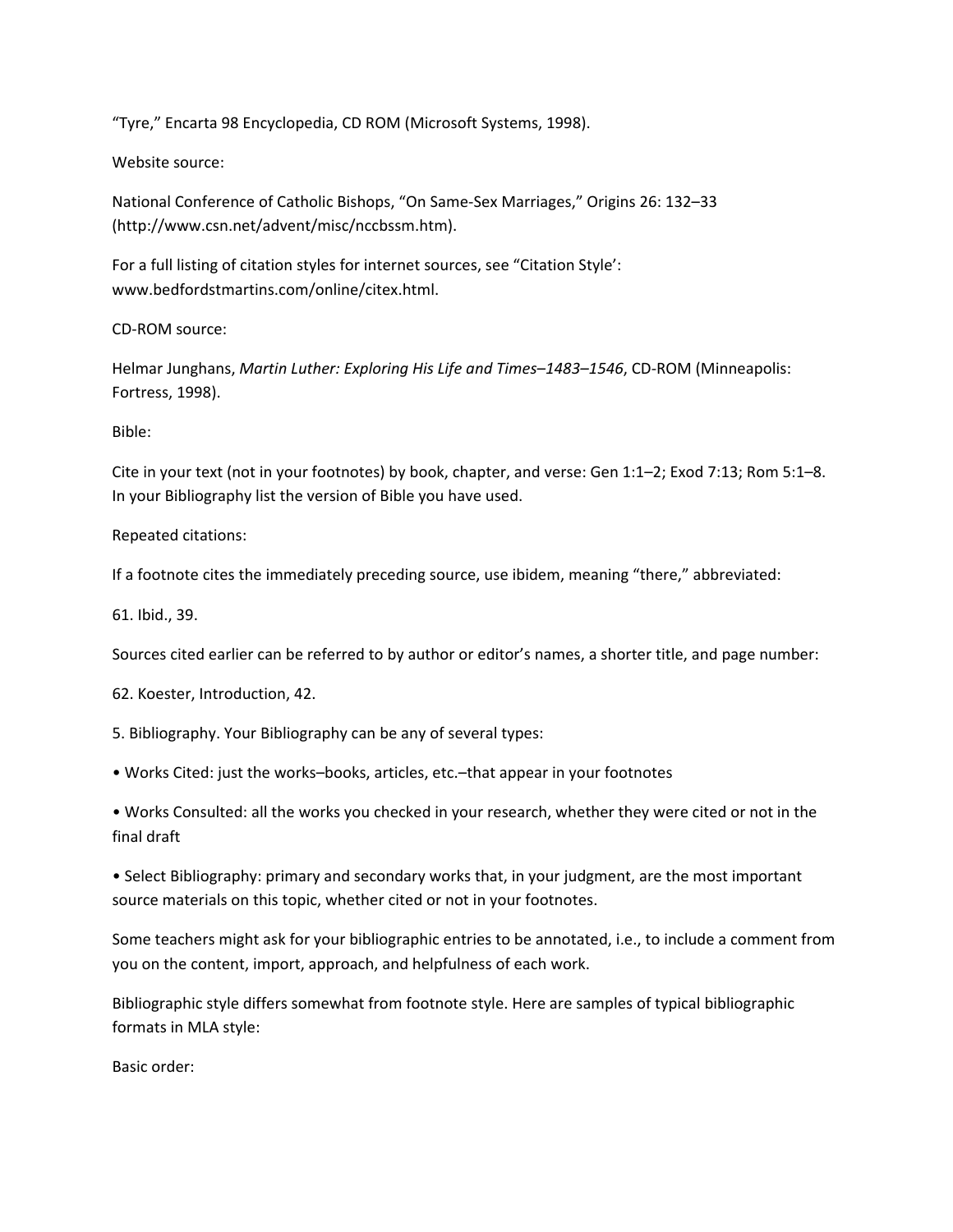Author's last name, first name and initial. Book Title. Ed. Trans. Series. Edition. Vol. Place: Publisher, Year).

Book:

Schüssler Fiorenza, Elisabeth. *In Memory of Her: A Feminist Theological Reconstruction of Christian Origins*. New York: Crossroad, 1984.

Book in a series:

Worthing, Mark William. *God, Creation, and Contemporary Physics*. Theology and the Sciences. Minneapolis: Fortress, 1996.

Edited book:

Kwam, Kristen E., Linda S. Schearing, and Valarie H. Ziegler, eds. *Eve and Adam: Jewish, Christian, and Muslim Readings on Genesis and Gender*. Bloomington: Indiana University Press, 1999.

Essay or chapter in an edited book:

Saldarini, Anthony J. "Judaism and the New Testament." In *The New Testament and Its Modern Interpreters*. Ed. Eldon J. Epp and George W. MacRae. Philadelphia: Fortress, 1989.

Multi‐volume work:

Rahner, Karl. "On the Theology of Hope." In *Theological Investigations*, vol. 10. New York: Herder and Herder, 1973.

Journal article:

David Shepherd, "Violence in the Fields? Translating, Reading, and Revising in Ruth 2." *Catholic Biblical Quarterly* 63 (2001), 444–63.

Encyclopedia article:

Hans‐Josef Klauck, "Lord's Supper." *The Anchor Bible Dictionary*. Ed. David Noel Freedman. Vol. 2. New York: Doubleday, 1992.

Unsigned encyclopedia article:

"Tyre." Encarta 98 Encyclopedia. CD ROM. Microsoft Systems, 1998.

Website source:

National Conference of Catholic Bishops. "On Same‐Sex Marriages." Origins 26: 132–33. http://www.csn.net/advent/misc/nccbssm.htm.